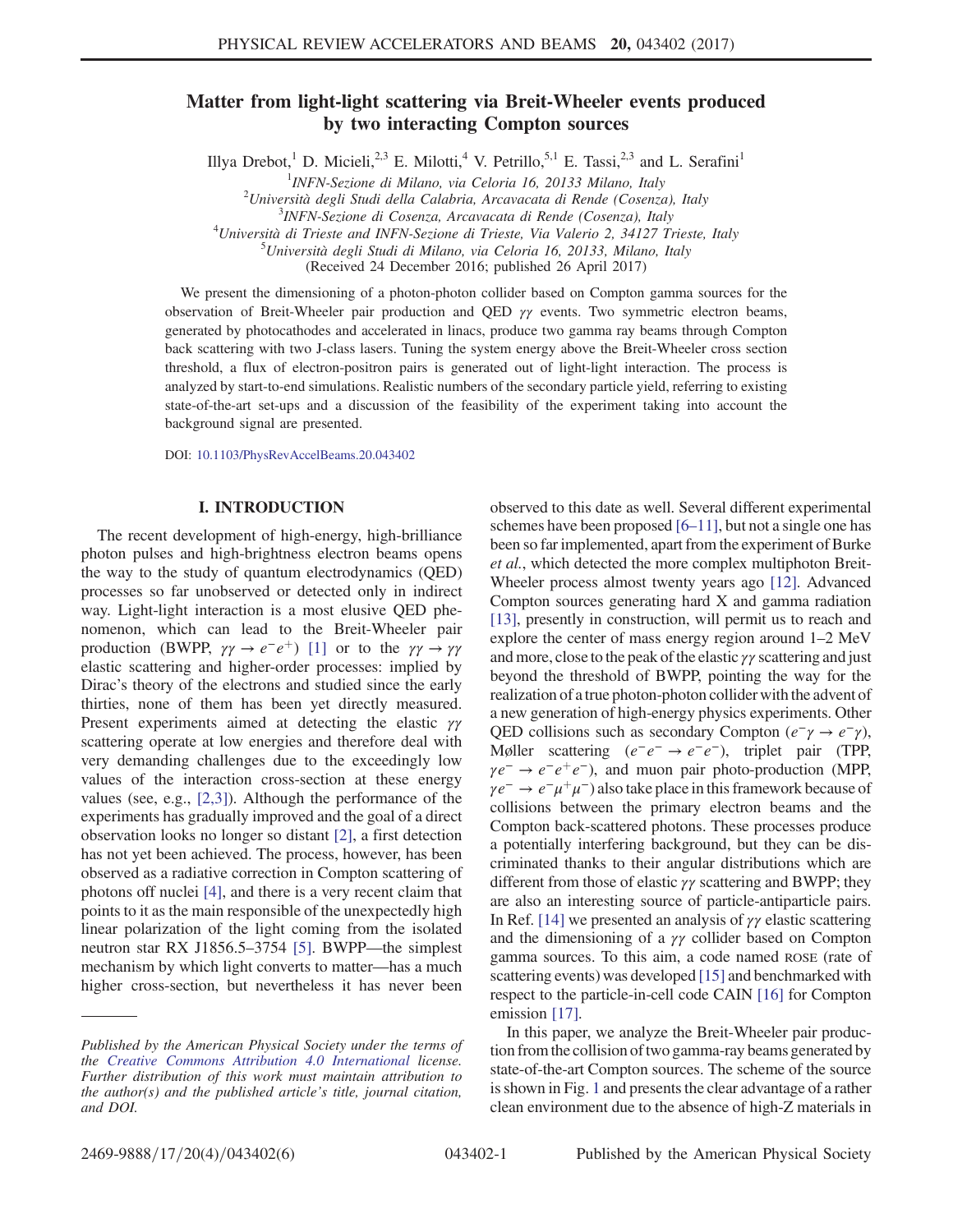<span id="page-1-0"></span>

FIG. 1. Scheme of the BW interaction.

the proximity of the interaction region. We study and optimize the rate of events in situations where the experimental parameters are not particularly demanding and not requiring performances beyond the state of the art. The total number of events, even though not as large as in Ref. [\[11\]](#page-5-6), should permit the detection of BWPP in a short time and with fairly good statistics. We also show that the background from TPP, Møller, and Compton scattering, that we quantify and discuss, is not a limiting factor in measurements of BWPP.

## II. KINEMATICS AND CROSS SECTION OF THE BREIT-WHEELER SCATTERING

The evaluation of the rate of particle production first requires the determination of the phase space of the reaction products. The generic binary reaction  $(12 \rightarrow 34)$  is usually analyzed in the center of mass reference frame (CM) where, giving the invariant mass  $\sqrt{s} = \sqrt{m_1^2 + m_2^2 + 2(E_1E_2 - p_1 \cdot p_2)}$  (*E*<sub>1</sub>, *E*<sub>2</sub> being the energies of two primary particles with momenta, in natural units, respectively  $p_1$  and  $p_2$  in the laboratory and  $c = 1$ ), the final state particles  $\overline{3}^2$  and 4 acquire the energies the final state particles 3 and 4 acquire the energies<br>  $E_{3,4}^{\text{CM}} = (s + m_{3,4}^2 - m_{4,3}^2)/(2\sqrt{s})$ , with momenta  $p_3^{\text{CM}} =$  $-\underline{p}_4^{\text{CM}}$ , equal in modulus, directed at angles  $\theta_3^{\text{CM}} = \pi \theta_4^{\text{CM}}$  and  $\varphi_3^{\text{CM}} = \pi + \varphi_4^{\text{CM}}$ .

Customary Monte Carlo strategies for analyzing the problem rely on the random sampling of the angles  $\varphi_4^{\text{CM}}$ and  $\theta_4^{\text{CM}}$  followed by the acceptance-rejection method weighted by the differential cross-section  $d\sigma/d\Omega$ .

The last step is the Lorentz transformation back to the laboratory system with the determination of  $p_{3,4}$  and  $E_{3,4}$ .

In the case of BWPP, the incoming particles are photons  $(m_1 = m_2 = 0)$ , while the generated particles have the same mass  $m_{3,4} = m_e$ , and, therefore, they simply share same mass  $m_{3,4} = m_e$ , a<br>the energy  $E_{3,4}^{\text{CM}} = \sqrt{s/2}$ .

<span id="page-1-1"></span>

FIG. 2. Differential cross section  $d\sigma_{BW}/d(\cos \theta_{3,4}^{CM})$  averaged on the angle  $\phi_{3,4}^{\text{CM}}$  for Breit-Wheeler scattering in the plane on the ang<br> $(\sqrt{s}, \theta_{3,4}^{\text{CM}}).$ 

The Breit-Wheeler differential cross-section can be deduced by means of the substitution rule from the Klein-Nishina one. According to it, for unpolarized photons, we have:

$$
\frac{d\sigma_{\text{BW}}}{d\Omega} = \frac{r_0^2 \beta}{s} \left[ \frac{1 + 2\beta^2 \sin^2 \theta_{\text{CM}} - \beta^4 - \beta^4 \sin^4 \theta_{\text{CM}}}{(1 - \beta^2 \cos^2 \theta_{\text{CM}})^2} \right] \tag{1}
$$

with  $r_0$  the electron classical radius and  $\beta = \sqrt{1 - 4m_e^2/s}$ , resulting in the shape of Fig. [2.](#page-1-1) The cross-section presents a resulting in the shape of<br>threshold at  $\sqrt{s} = 2m_e$ .

The total cross-sections of all the involved processes are reported in Fig. [3](#page-1-2) as functions of the relevant center of mass reported in<br>energy  $\sqrt{s}$ .

<span id="page-1-2"></span>

FIG. 3. Total cross section in b for gamma gamma ( $\sigma_{\gamma\gamma}$ , red line), Breit-Wheeler ( $\sigma_{BW}$ , blue line), TPP ( $\sigma_{TPP}$ , green line), Møller ( $\sigma_M$ , orange line) and Compton (violet line) scatterings Møller ( $\sigma_M$ , orange line) and Compton (violet line) scatterings<br>versus the energy in the center of mass  $\sqrt{s}$  (in MeV) of each process. In blue, green, and orange the center of mass energy regions involved in the various processes for electron energy of about 260 MeV. The arrows mark the values of the cross-sections. The Møller cross-section has been evaluated with a cut at  $|\cos \theta|$  < 0.999.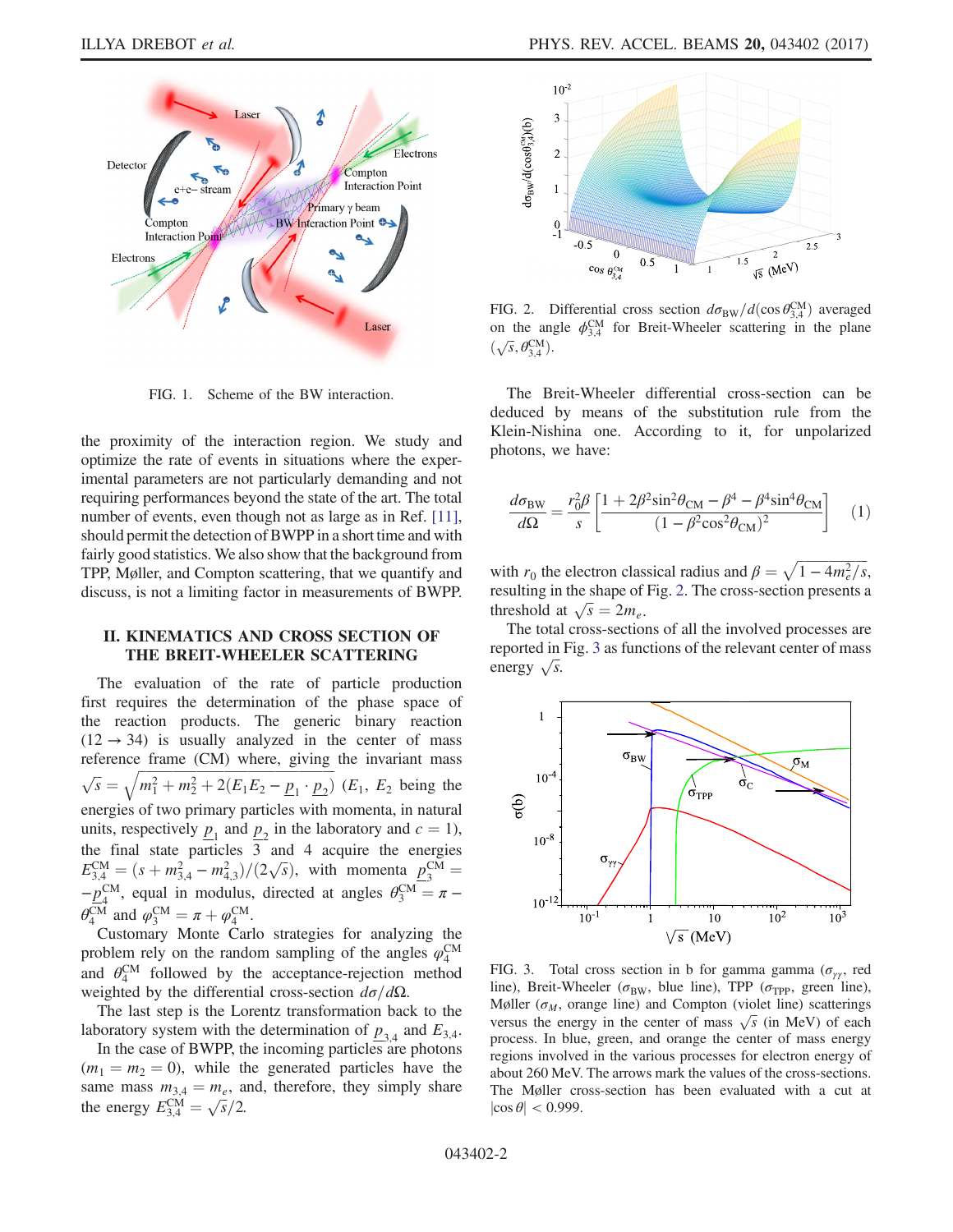<span id="page-2-0"></span>TABLE I. Table of electron beam and laser parameters.

| Electron parameters         |                    | Laser parameters         |     |
|-----------------------------|--------------------|--------------------------|-----|
| Electron energy (MeV)       | 260                | Laser wavelength $\mu$ m |     |
| Electron charge $(pC)$      | 250                | Laser energy $(J)$       |     |
| Transverse size $(\mu m)$   | 5                  | Waist $(\mu m)$          | 10  |
| Longitudinal size $(\mu m)$ | 400                | Longitudinal size (mm)   | 1   |
| Emittance (mm mrad)         | 0.5                | Repetition rate(Hz)      | 100 |
| Energy spread               | $5 \times 10^{-3}$ |                          |     |

For electron beams with energies close to  $E_e =$ 260 MeV ( $\gamma \approx 520$ ), that, in collision with a laser with wavelength of about 1  $\mu$ m ( $E_{ph,L} = 1.2$  eV), produce Compton radiation with energy up to  $E_{ph,r} = 4\gamma^2 E_{ph,L} \approx$ 1.2 MeV (the energy in the center of mass of the two 1.2 MeV (the energy in the center of mass of the two<br>Compton photons being  $\sqrt{s_{\gamma\gamma}} \lesssim 2.4$  MeV), the total Breit-Wheeler cross-section presents a broad peak at about 10<sup>−</sup><sup>1</sup> b just beyond the threshold at 1 MeV and not far from the γγ peak, but five orders of magnitude larger. In correspondence to this electron energy value, (where the electron-gamma energy in the center of mass is  $\sqrt{s_{e\gamma}} \lesssim 36$  MeV) the TPP cross-section is more than one order of magnitude smaller than the Breit-Wheeler one, while the Compton at this same value of invariant mass while the Compton at this same value of invariant mass<br>and the Møller scattering (occurring at  $\sqrt{s_{ee}} \approx 520$  MeV) will be discussed later.

The procedure of our analysis is therefore the following: first of all, on the basis of linac accelerated electron beams [\[18\]](#page-5-7) and high energy lasers, we evaluate the emitted Compton radiation whose energy spectrum ranges between  $E_{ph,L}$  and  $E_{ph,r}$  [\[19\]](#page-5-8). Two counterpropagating twin Compton sources, whose interaction points have been placed at a distance 2L of few millimeters, are considered. The parameters of both beams are reported in Table [I](#page-2-0). These substantially reflect the ELI-NP-GBS [\[13\]](#page-5-1) performances in single-bunch mode, so to avoid the use of laser recirculators or optical cavities which look incompatible with the clearance needed for BWPP or  $\gamma\gamma$  event detection. The electron

<span id="page-2-1"></span>

FIG. 4. Spectrum of the radiation (a) and angular distribution (b). Similar colors code similar groups of photons.

beam lines are similar to those shown in Ref. [\[14\],](#page-5-2) with the difference that the electron energy is slightly larger (260 MeV, instead than 240) and, since the BW cross-section is five orders of magnitude larger than  $\gamma\gamma$ , the focusing is less demanding ( $\sigma_r \approx 5 \mu$ m, instead than 2  $\mu$ m) and the focusing system much less critical. The radiation spectrum and energy distribution are presented in Fig. [4.](#page-2-1)

stribution are presented in Fig. 4.<br>Due to the threshold at  $\sqrt{s} = 2m_e$ , only those photon Due to the threshold at  $\sqrt{s} = 2m_e$ , only those photon couples with invariant mass  $\sqrt{s} > 1.022$  MeV take part to BWPP. The Compton edge is at about  $E_{\text{ph},r} \approx 1.2 \text{ MeV}$ , therefore only photons with energies larger than 0.21 MeV can participate to the process. Due to the broad spectrum of the gamma rays, the collisions are in general not exactly symmetric, and a dispersion of the energy in the center of mass takes place, but, due to the Compton energy-angle correlation, the photons encounter preferably other photons with similar energy, and the number of asymmetric collisions is therefore quite contained. The γγ interaction region, distant L from each Compton interaction point, has transverse extension depending on the distance and on the divergence of the photons, that scales as the inverse of the electron Lorentz factor  $\gamma_e$ .

During the propagation of the photon beams a halo develops, due to the large spectrum of the gamma source and constituted mostly by photons with low energy under the BW threshold, and that do not contribute significantly to the interaction.

#### III. EVALUATION OF THE RATE OF EVENTS

We then evaluate the Breit-Wheeler pair production. The angular and energy distributions and the total number of pairs are calculated, the system being then optimized with respect to the pair flux orthogonal to the primary beam direction by varying the specifics of the electrons and the distance between the two Compton interaction points.

The particles (both electron and positrons) produced during the interaction as a function of energy E and zenithal angle  $\theta$  in the laboratory frame are presented in Fig. [5](#page-3-0), while their energy and angle distributions are in Fig. [6](#page-3-1) for  $2L = 8$  mm.

The angle distribution is symmetric with peaks at  $\theta = 0.5$  and 2.6 rad. However, the number of particles emitted orthogonally with respect to the axis of the system is quite large, the distribution decreasing only by 20% with respect to the peak. The energy of the particles ranges between 0.5 and 1.3 MeV with a quite flat profile.

Figure [7](#page-3-2) shows the total number of event for single shot as function of the distance between the two interaction points. The evaluation of the number of events per hour should take into account the repetition rate, that for a Compton source based on a room temperature single bunch operated rf linac achieves 100 Hz. With  $L = 4$  mm, this number is about  $N = 60$  event/h, allowing a good statistics.

All the calculations have been performed by using ROSE, a dynamical Monte Carlo code, implemented for studying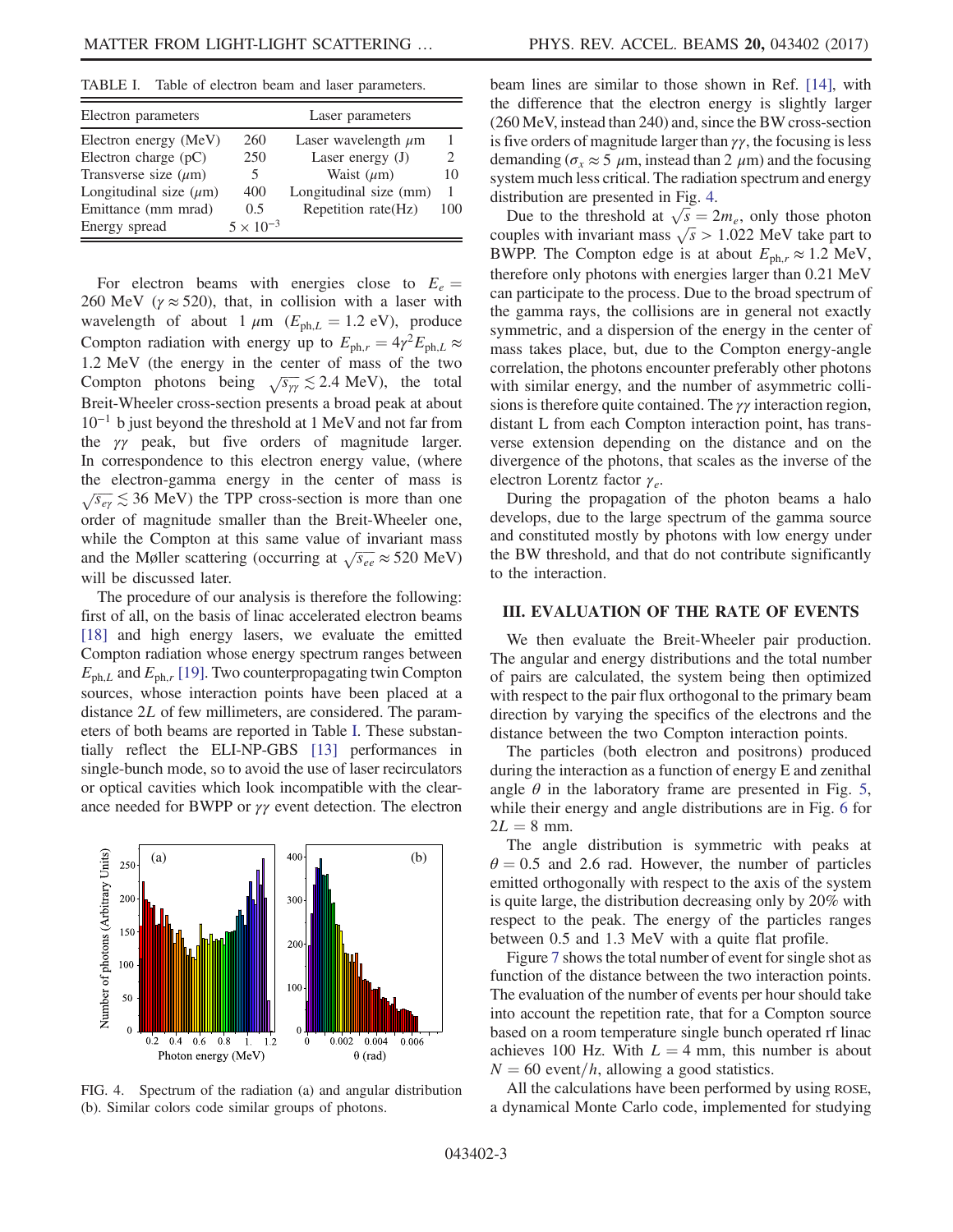<span id="page-3-0"></span>

FIG. 5. Energy-angle BW pair distribution in the laboratory frame.

the photon-photon scattering and then extended to other collisions, as BWPP, TPP, Compton, and Møller scattering. Its main peculiarity is that it treats the scattering between two relativistic and realistic beams, following their time evolution in the laboratory frame. This is necessary whenever there is a significant spread in the invariant mass of the beam-beam collisions. Starting from two colliding beams of massive particles or photons (say beam 1 and beam 2) defined through the phase spaces of an appropriate number  $N_{1,2}$  of macroparticles of weight respectively  $q_{1,2}$ , the procedure entails the definition of a common space grid where the kinematics takes place. The tracking of both beams during their overlapping up to the end of the scattering process permits us to dimension the total space window. The time evolution has been discretized over a total of  $N_T$  steps. At a certain time t, each ith  $(i = 1, I)$  cell contains  $N_{1i}(t)$  and  $N_{2i}(t)$  primary particles, forming  $N_{c,i}(t) = N_{1i}N_{2i}$  pairs. The luminosity of the system is given by:

$$
\mathcal{L}_i(t) = c(1+\beta) \frac{q_1 N_{1i} q_2 N_{2i}}{\Delta x_i \Delta y_i \Delta z_i}
$$
 (2)

<span id="page-3-1"></span>

FIG. 6. Energy (a) and angular (b) BW pair distribution.

<span id="page-3-2"></span>

FIG. 7. Total number of BW (blue curve) and TPP events (red curve).

where  $\Delta x_i$ ,  $\Delta y_i$ , and  $\Delta z_i$  are the transverse dimensions of the cells and  $(1 + \beta)$  is the relative velocity of the two beams. For each input couple, once that the output angles are randomly sampled in the center of mass reference frame, energies and momenta of the generated pair are evaluated, followed by a Monte Carlo procedure for accepting or rejecting the event on the basis of the value of the differential cross-section  $d\sigma/d\Omega$  of the process. This last function must be given as a function of s and of the angle between  $\underline{p}_1^{\text{CM}}$  and  $\underline{p}_4^{\text{CM}}$  in the CM frame. The code, then, calculates the double differential rate of events for cell and time interval:

$$
\frac{d^3N_i(t)}{d\Omega dE dt} = \frac{d\sigma}{d\Omega dE} \mathcal{L}_i(t)
$$
\n(3)

and, summing up on cells and integrating on time, the total angular distribution and, finally, the total number of events.

A Lorentz boost provides the angular and energy distributions of the pairs in the laboratory system. Typical values of the parameters of the calculation are  $N_{1,2} = 30000, I = 100^3, N_T = 50.$ 

## IV. CONSIDERATIONS ABOUT BACKGROUND

The background has then been evaluated considering the fact that the closest material elements in the proximity of the gamma-gamma interaction region (the detector, the electron final focusing system, and the laser mirrors) can be placed far enough from the IP in such a way that no Bethe-Heitler or trident processes are expected. Therefore, besides the photons scattered by  $\gamma \gamma$  elastic collision ( $\gamma \gamma \rightarrow \gamma \gamma$ ), the background is constituted by photons due to Compton  $(e^-\gamma \rightarrow e^-\gamma)$  and triplets  $(e^-\gamma \rightarrow e^+e^-e^-)$  generated by the primary electrons impinging the primary Compton gamma rays [\[20,21\]](#page-5-9) and by the electrons of the Møller scattering  $(e^-e^- \rightarrow e^-e^-)$ . The QED gamma-gamma events are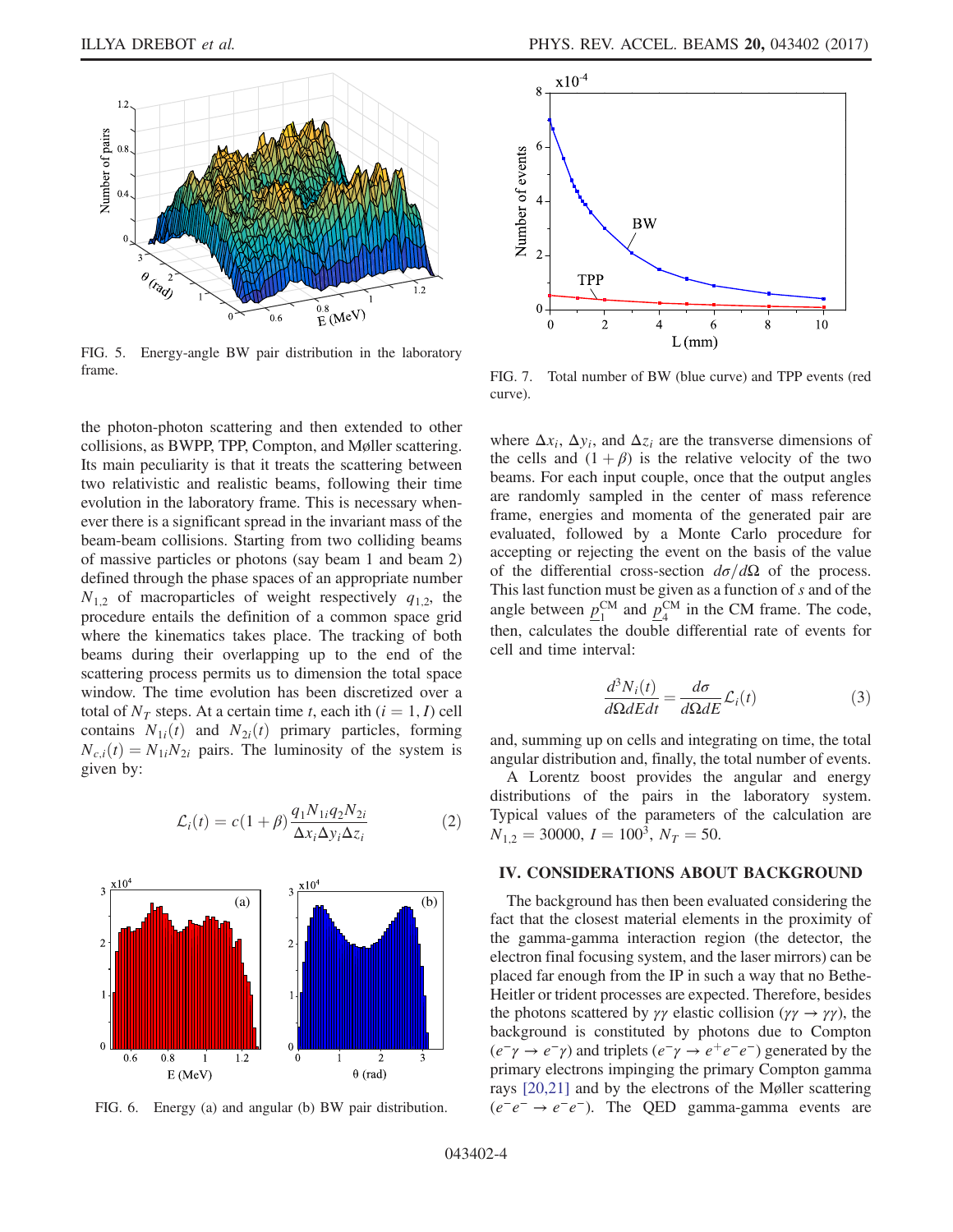<span id="page-4-5"></span>

|                 | Breit-Wheeler        |                    |                      |                      |                      |            |
|-----------------|----------------------|--------------------|----------------------|----------------------|----------------------|------------|
| Event type      |                      | Compton            | $\gamma\gamma$ pairs | Triplet pairs        | Møller               | Muon pairs |
| Number of event | $1.6 \times 10^{-4}$ | $8 \times 10^{-6}$ | $< 10^{-8}$          | $2.6 \times 10^{-5}$ | $1.5 \times 10^{-6}$ |            |

completely negligible due to the extremely low value of the total cross-section. As demonstrated in Refs. [\[14,15\],](#page-5-2) in fact, they need a strong electron focusing at about  $2-3 \mu m$ of transverse dimension, and, for not optimized cases, they are less than 1 event per hour. The other processes have been evaluated and compared in total number, energy, and angular distribution with respect to the BWPP process with the same ROSE code. As regards to the secondary Compton scattering, producing photons up to 260 MeV, the total scattering, producing photons up to 260 MeV, the total<br>cross-section at  $\sqrt{s} = 36$  MeV is about 5 mb, almost two orders of magnitude lower than the BWPP's. Their total number is about  $8 \times 10^{-6}$  with the lower energy photons (1–2 MeV) spread all over the solid angle and the most energetic ones confined into a thin angle around the electron propagation axis. The TPP products have been computed by means of the cross-sections introduced in Refs. [\[20,21\]](#page-5-9). The total number of TPP particles is reported in Fig. [7,](#page-3-2) red curve. It is always smaller than the BW flux and, up to  $L = 4$  mm, it maintains less than 15% of the BW.

As regards to the Møller scattering, since the differential cross-section is divergent on the axis, the evaluation of the total cross-section (Fig. [3](#page-1-2)) and of number and distribution of the events can be performed only by disregarding a cylinder around the primary beams, a region where the primary and the scattered electrons are not distinguishable and that cannot be covered by the detector.

The value of the Møller total cross-section reported in Fig. [3](#page-1-2) (orange curve) has been evaluated by setting the cut at  $\theta \leq 0.04$  rad. With this selection, that disregards a very thin region, the number of Møller events is still two orders of magnitude smaller than the BW one. Finally, the system is under the threshold of the muon photo-production. The number of events for all the processes is presented in Table [2.](#page-4-5)

## V. CONCLUSIONS

Pike *et al.* have recently stressed the importance of detecting BW pairs from photon-photon collisions [\[11\]](#page-5-6). Here we have demonstrated that with state-of-the-art devices and with not particularly demanding parameters this process neatly emerges from the background of competing processes and can be easily detected. However, several critical points should be taken into account: the Compton backscattering production of high-energy photons, for instance, poses challenging endeavors connected to the focal stage of the electron beam, that is the closest material element to the gamma IP and must satisfy geometrical constraints. Other quite demanding requirements, the low emittances and energy spread of the electron beam, the necessity of 100 Hz of repetition rate, the high brilliance of the laser system, have been already extensively studied, tested and fulfilled in several previous beam dynamics experiments and projects. Strategies for separating the charged particles from photons based on the detection by electric or magnetic fields, or the development of geometries avoiding the direct collision between the electron beams and primary gammas, thus decreasing the triplet pair rate production should be analyzed. Also the detection system needs an ad hoc design, that can be based on the wide literature in the field. The photon-photon collider that we describe would also be controllable and flexible, permitting, in particular, the manipulation of photon polarization in a way that would allow extensive tests of the properties of the BW process. This collider would also be the first such facility, and it would open the way to further exciting developments.

I. D. and D. M. equally contributed to this work.

- <span id="page-4-1"></span><span id="page-4-0"></span>[1] G. Breit and J. A. Wheeler, Collision of two light quanta, Phys. Rev. 46[, 1087 \(1934\).](https://doi.org/10.1103/PhysRev.46.1087)
- [2] F. D. Valle, A. Ejlli, U. Gastaldi, G. Messineo, E. Milotti, R. Pengo, G. Ruoso, and G. Zavattini, The PVLAS experiment: measuring vacuum magnetic birefringence and dichroism with a birefringent Fabry–Perot cavity, [Eur. Phys. J. C](https://doi.org/10.1140/epjc/s10052-015-3869-8) 76, 24 (2016).
- [3] A. Cadène, P. Berceau, M. Fouché, R. Battesti, and C. Rizzo, Vacuum magnetic linear birefringence using pulsed fields: status of the BMVexperiment, [Eur. Phys. J. D](https://doi.org/10.1140/epjd/e2013-40725-9) 68, 16 [\(2014\).](https://doi.org/10.1140/epjd/e2013-40725-9)
- <span id="page-4-2"></span>[4] G. Jarlskog, Measurement of delbrück scattering and observation of photon splitting at high energies, [Phys.](https://doi.org/10.1103/PhysRevD.8.3813) Rev. D 8[, 3813 \(1973\)](https://doi.org/10.1103/PhysRevD.8.3813).
- <span id="page-4-3"></span>[5] R. P. Mignani, V. Testa, D. G. Caniulef, R. Taverna, R. Turolla, S. Zane, and K. Wu, Evidence for vacuum birefringence from the first optical-polarimetry measurement of the isolated neutron star RX J1856.5-3754, [Mon.](https://doi.org/10.1093/mnras/stw2798) [Not. R. Astron. Soc.](https://doi.org/10.1093/mnras/stw2798) 465, 492 (2017).
- <span id="page-4-4"></span>[6] C. Bamber et al., Studies of nonlinear QED in collisions of 46.6 GeV electrons with intense laser pulses, [Phys. Rev. D](https://doi.org/10.1103/PhysRevD.60.092004) 60[, 092004 \(1999\).](https://doi.org/10.1103/PhysRevD.60.092004)
- [7] C. Gahn, G. D. Tsakiris, G. Pretzler, K. J. Witte, C. Delfin, C.-G. Wahlström, and D. Habs, Generating positrons with femtosecond-laser pulses, [Appl. Phys. Lett.](https://doi.org/10.1063/1.1319526) 77, 2662 2664 [\(2000\).](https://doi.org/10.1063/1.1319526)
- [8] H. Chen, S. C. Wilks, J. D. Bonlie, E. P. Liang, J. Myatt, D. F. Price, D. D. Meyerhofer, and P. Beiersdorfer, Relativistic Positron Creation Using Ultraintense Short Pulse Lasers, Phys. Rev. Lett. 102[, 105001 \(2009\).](https://doi.org/10.1103/PhysRevLett.102.105001)